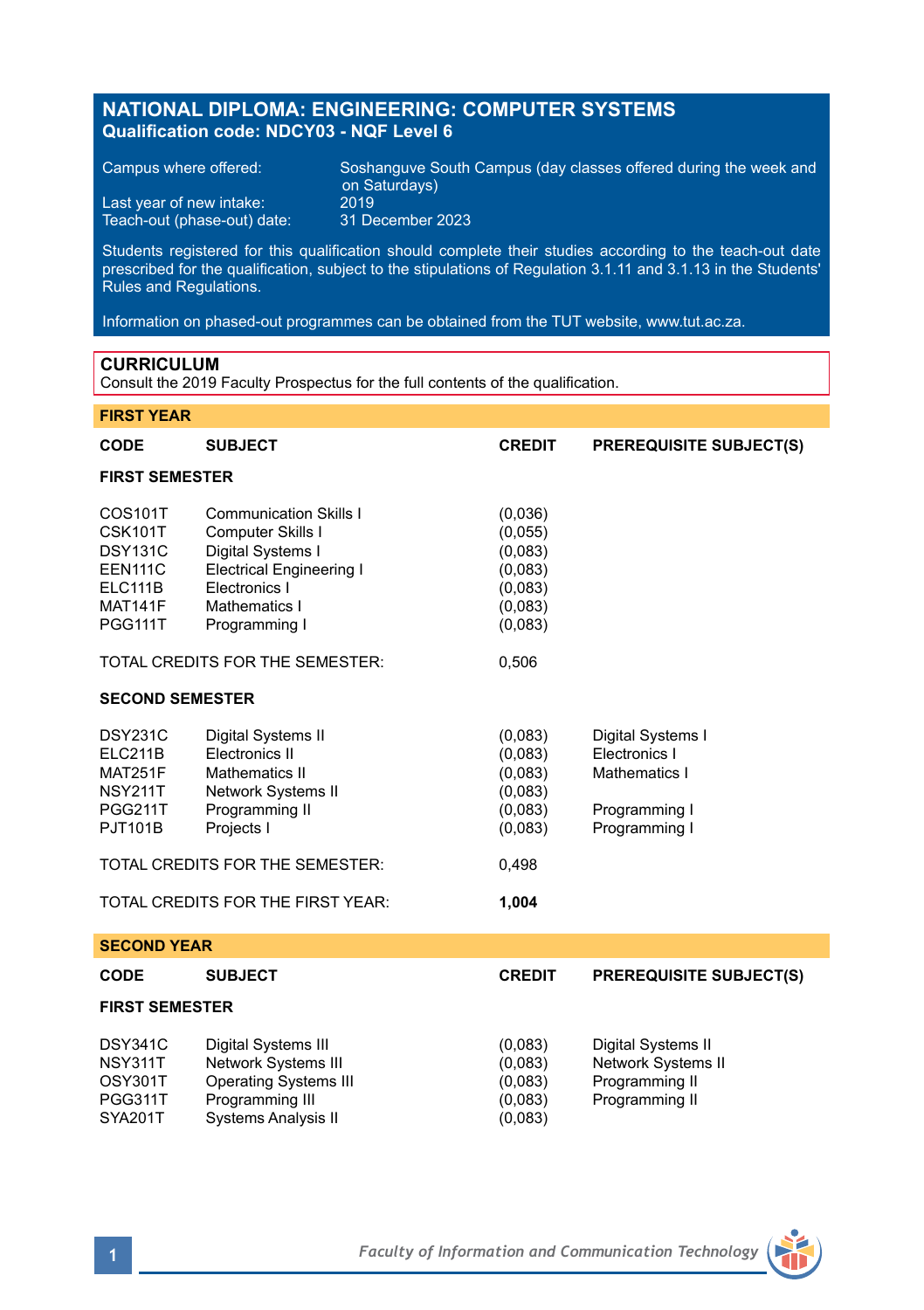# **plus one of the following subjects:**

| DPC201T<br><b>MMA301T</b><br>ORS311T                                              | Digital Process Control II<br><b>Mathematical Applications III</b><br><b>Operational Research III</b>                                | (0,083)<br>(0,083)<br>(0.083)            | Mathematics II<br>Mathematics I                                                      |  |  |
|-----------------------------------------------------------------------------------|--------------------------------------------------------------------------------------------------------------------------------------|------------------------------------------|--------------------------------------------------------------------------------------|--|--|
|                                                                                   | TOTAL CREDITS FOR THE SEMESTER:                                                                                                      | 0,498                                    |                                                                                      |  |  |
| <b>SECOND SEMESTER</b>                                                            |                                                                                                                                      |                                          |                                                                                      |  |  |
| DBR311T                                                                           | Database Principles III                                                                                                              | (0,083)                                  | Programming II                                                                       |  |  |
| LOD311B<br>SFE311T                                                                | Logic Design III<br>Software Engineering III                                                                                         | (0.083)<br>(0,083)                       | Systems Analysis II<br>Digital Systems III<br>Programming III<br>Systems Analysis II |  |  |
| plus two of the following subjects that were not taken in the previous semesters: |                                                                                                                                      |                                          |                                                                                      |  |  |
| DPC201T<br>DPC301T<br>MMA301T<br>ORS311T                                          | Digital Process Control II<br>Digital Process Control III<br><b>Mathematical Applications III</b><br><b>Operational Research III</b> | (0,083)<br>(0,083)<br>(0,083)<br>(0,083) | Digital Process Control II<br>Mathematics II<br>Mathematics I                        |  |  |
| TOTAL CREDITS FOR THE SEMESTER:                                                   |                                                                                                                                      | 0,415                                    |                                                                                      |  |  |
|                                                                                   | TOTAL CREDITS FOR THE SECOND YEAR:                                                                                                   | 0,913                                    |                                                                                      |  |  |
| <b>THIRD YEAR</b>                                                                 |                                                                                                                                      |                                          |                                                                                      |  |  |
| CODE                                                                              | <b>SUBJECT</b>                                                                                                                       | <b>CREDIT</b>                            | <b>PREREQUISITE SUBJECT(S)</b>                                                       |  |  |
| <b>FIRST SEMESTER</b><br>On completion of all the above subjects.                 |                                                                                                                                      |                                          |                                                                                      |  |  |
| EXP1ECS                                                                           | Work-Integrated Learning I                                                                                                           | (0,500)                                  |                                                                                      |  |  |
|                                                                                   | TOTAL CREDITS FOR THE SEMESTER:                                                                                                      | 0,500                                    |                                                                                      |  |  |
| <b>SECOND SEMESTER</b>                                                            |                                                                                                                                      |                                          |                                                                                      |  |  |
| EXP2ECS<br>PJD301B                                                                | Work-Integrated Learning II<br>Design Project III                                                                                    | (0,500)<br>(0,083)                       | Work-Integrated Learning I                                                           |  |  |
|                                                                                   | TOTAL CREDITS FOR THE SEMESTER:                                                                                                      | 0,583                                    |                                                                                      |  |  |
| TOTAL CREDITS FOR THE THIRD YEAR:                                                 |                                                                                                                                      | 1,083                                    |                                                                                      |  |  |
|                                                                                   | TOTAL CREDITS FOR THE QUALIFICATION:                                                                                                 | 3.000                                    |                                                                                      |  |  |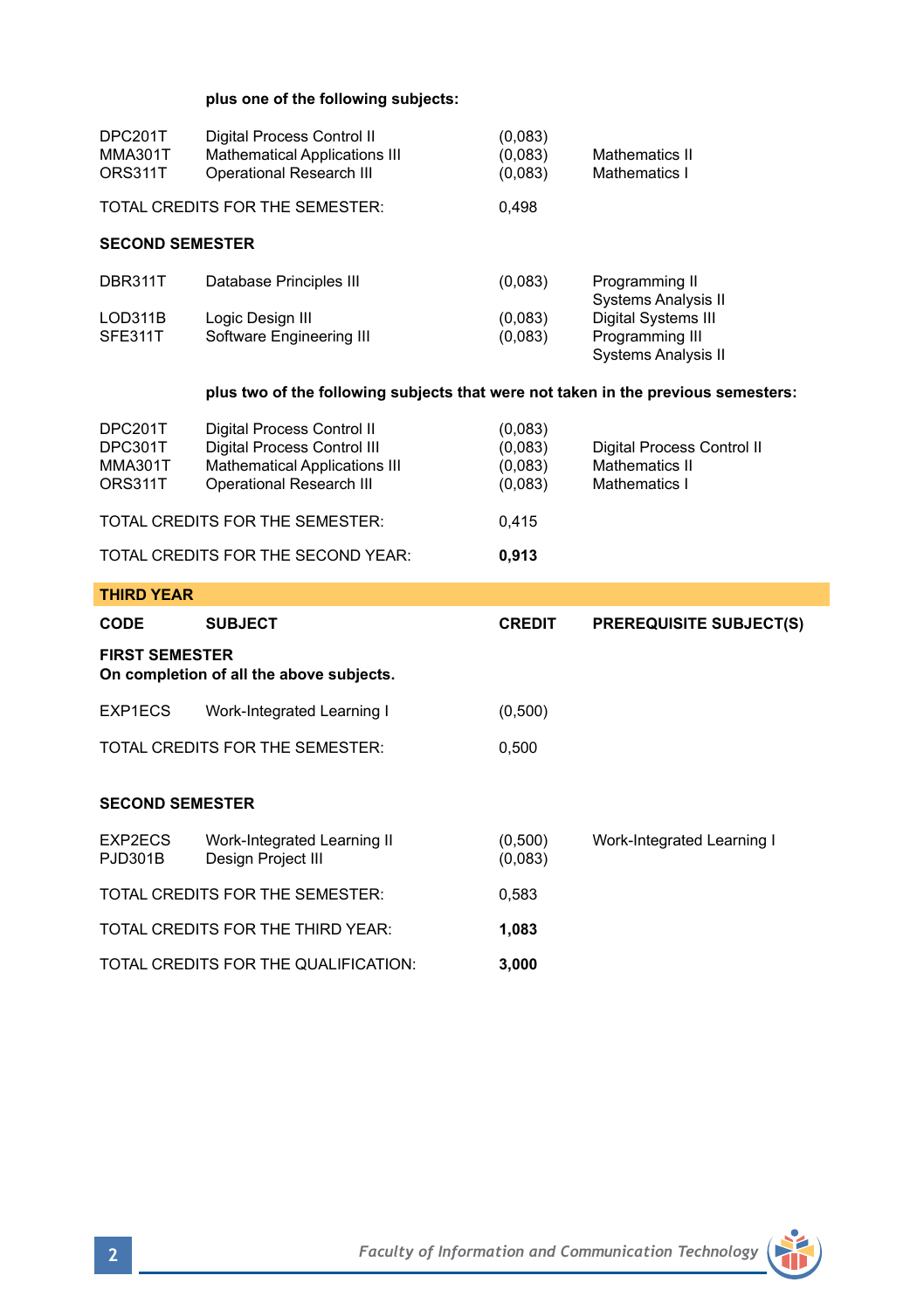# **SUBJECT INFORMATION (OVERVIEW OF SYLLABUS)**

The syllabus content is subject to change to accommodate industry changes. Please note that a more detailed syllabus is available at the Department or in the study quide that is applicable to a particular subject. At time of publication, the syllabus content was defined as follows:

## **C**

### **COMMUNICATION SKILLS I (COS101T) CONTINUOUS ASSESSMENT** *(Subject custodian: Department of Applied Languages)*

Communication theory, non-verbal communication (body language, etc.), oral presentations, interviews, developing leadership and participation skills. Technical reports and correspondence. (Total tuition time: ± 20 hours)

## **COMPUTER SKILLS I (CSK101T) CONTINUOUS ASSESSMENT**

## *(Subject custodian: End User Computing Unit)*

Students have to acquire practical skills as end-users in operating systems and MS Office Suite applications (MS Word, MS Excel and MS PowerPoint) on an introductory level, as well as in MS Access Essentials. Students will do online and computer-based tests. The modules are mapped with SAQA. (Total tuition time: ± 40 hours)

## **D**

## **DATABASE PRINCIPLES III (DBR311T) 1 X 4-HOUR COMPUTER-BASED**

### *(Subject custodian: Department of Computer Science)*

An introduction to databases and database management principles. Theoretical principles are applied in the query language SQL, using Oracle SQL. Students' insight and skills are tested in the development, design and implementation of a relational database. (Total tuition time: ± 60 hours)

## **DESIGN PROJECT III (PJD301B) CONTINUOUS ASSESSMENT**

## *(Subject custodian: Department of Computer Systems Engineering)*

The planning, design and implementation of an industry-related project by applying the knowledge obtained and the tools students were introduced to in the programme. The project should deal with an actual computer science problem and should include hardware and software elements. This subject is supported by short project management and entrepreneurship programmes. (Total tuition time: ± 10 hours)

# **DIGITAL PROCESS CONTROL II (DPC201T)** 1 X 3-HOUR PAPER

## *(Subject custodian: Department of Computer Systems Engineering)*

Introduction to basic digital control techniques using an emulated PLC. Various realistic and practical projects are studied using the printer port as PLC. (Total tuition time: ± 80 hours)

# **DIGITAL PROCESS CONTROL III (DPC301T) 1 X 3-HOUR PAPER**

# *(Subject custodian: Department of Computer Systems Engineering)*

A detailed examination of the functional operations of a PLC, as used in factory automation. An introduction to robotics, electromechanical and sensory tactics and methods. (Total tuition time: ± 80 hours)

## **DIGITAL SYSTEMS I (DSY131C) 1 X 3-HOUR PAPER**

## *(Subject custodian: Department of Computer Systems Engineering)*

History and overview of digital systems, Number systems and codes, Binary arithmetic, Boolean algebra, Basic logic gates (AND, OR, NOT, NAND, NOR, XOR), Physical properties of logic gates (technology, fan-in, fan out, propagation delay), Networks of logic gates, 2-level networks (AND-OR, OR-AND, NAND-NAND, NOR-NOR), Elimination of timing hazards/glitches, Combinational systems, Arithmetic functions (adders, subtracters, carry look ahead), Introduction to memory elements. (Total tuition time: ± 70 hours)

# **DIGITAL SYSTEMS II (DSY231C) 1 X 3-HOUR PAPER**

## *(Subject custodian: Department of Computer Systems Engineering)*

Un-clocked and clocked memory devices (latches, flip flops), Level vs edge sensitive and master- slave devices, Basic flip flops (SR, D, JK, T), Asynchronous flip flop inputs (preset, clear), Timing constraints (setup time, hold time) and propagation delays, Sequential logic circuits: data registers, shift registers, counters; Introduction to Finite state machines (FSM), CPLDs, FPGAs, ROMs, RAM, FLASH. (Total tuition time: ± 70 hours)

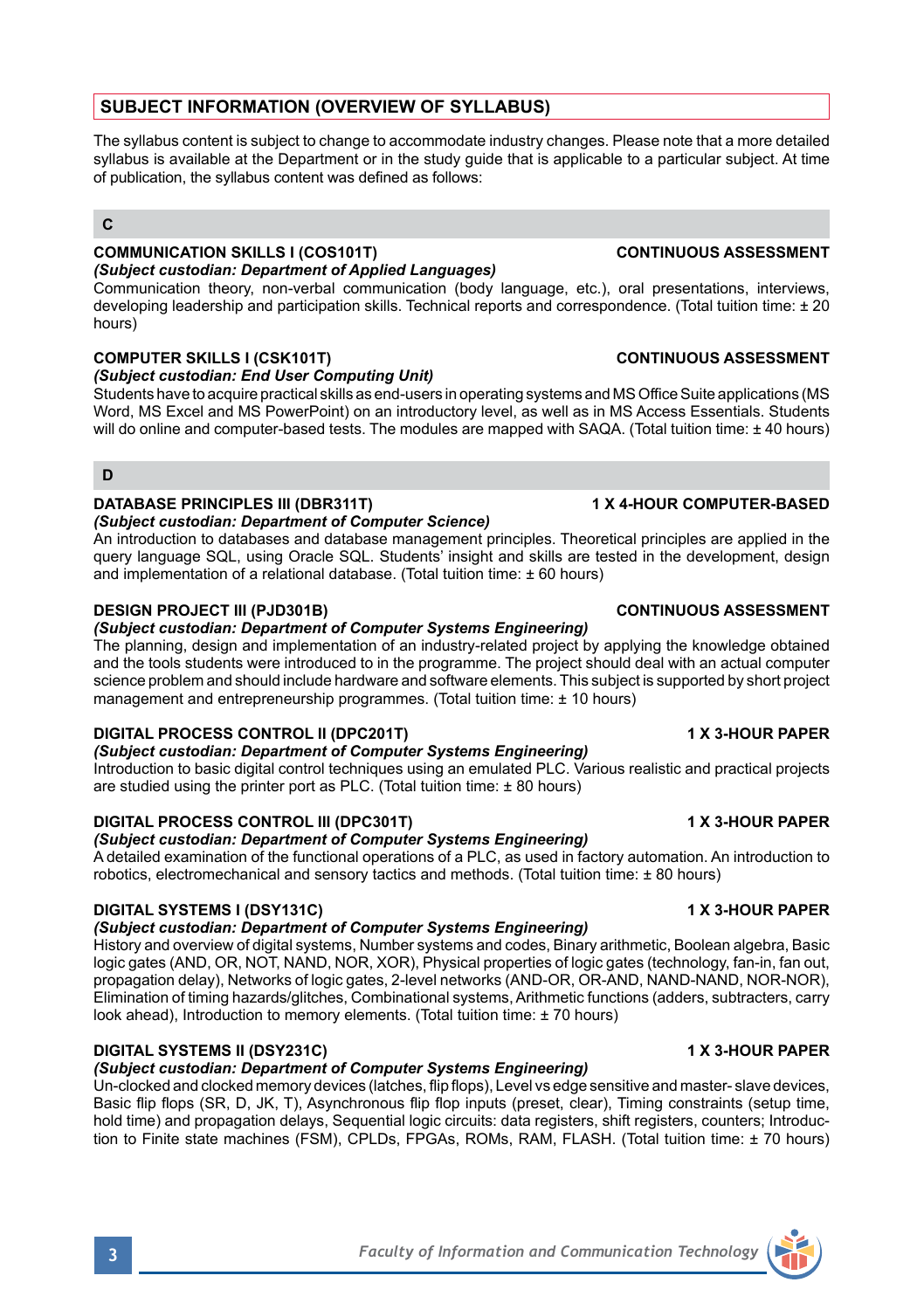# **DIGITAL SYSTEMS III (DSY341C) 1 X 3-HOUR PAPER**

# *(Subject custodian: Department of Computer Systems Engineering)*

Structure of a computer system (CPU, memory, I/O devices on a bus); CPU families used in microcontrollers (4-bit, 8-bit, 16-32-bit) and microprocessors; Basic I/O devices (timers/counters, GPIO, A/D, D/A), Polled I/O vs Interrupt driven I/O, Vectored and prioritised Interrupts, DMA transfers, MMU, Memory architectures and caches; Introduction of embedded application designs. (Total tuition time: ± 70 hours)

## **E**

# **ELECTRICAL ENGINEERING I (EEN111C) 1 X 3-HOUR PAPER**

### *(Subject custodian: Department of Computer Systems Engineering)*

Students are introduced to the correct use of SI units and their applications, the construction and maintenance of batteries, a network analysis of direct current circuits and AC theory, a study of various measuring instruments. An investigation into the effects of magnetic lines of force, the application and use of magnetic fields, inductance and the factors affecting it, capacitors and their operation. (Total tuition time: ± 70 hours)

## **ELECTRONICS I (ELC111B) 1 X 3-HOUR PAPER**

## *(Subject custodian: Department of Computer Systems Engineering)*

Introduction to electronic components, analysis and design using measuring instruments, diodes and rectification, simple power supplies, DC operating point of single-stage bipolar junction- and field-effect transistor amplifiers and basic operational amplifier configurations. Theory supported by assessed practical experiments in a laboratory, including soldered and proto-board projects. (Total tuition time: ± 70 hours)

## **ELECTRONICS II (ELC211B) 1 X 3-HOUR PAPER**

## *(Subject custodian: Department of Computer Systems Engineering)*

Modelling of electronic components and their application in circuit analysis and design. Unregulated and regulated linear power supplies with transistor and operational amplifier error correction, short-circuit protection and heat sink principles. Small-signal modelling of transistor amplifiers. Theory is supported by assessed project and practical experiments in a laboratory. (Total tuition time: ± 80 hours)

**L**

# **LOGIC DESIGN III (LOD311B) 1 X 3-HOUR PAPER**

# *(Subject custodian: Department of Computer Systems Engineering)*

The development of logic circuits using VHDL. The student is guided through the complete design cycle of a logic circuit using the prescribed development environment. This involves the development of the logic circuit in VHDL and the implementation onto target hardware. The development of software consists of problem setting, state diagrams, timing diagram analysis and the writing of the VHDL. The next phase is the simulation of the program. The final phase consists of the downloading onto silicon and de-bugging of the software. (Total tuition time: ± 80 hours)

## **M**

# **MATHEMATICAL APPLICATIONS III (MMA301T) 1 X 3-HOUR PAPER**

# *(Subject custodian: Department of Mathematics and Statistics)*

First-order differential equations. Higher-order differential equations. Basic mathematical modeling. Laplace transforms. Systems of differential equations. Numerical solutions of differential equations. Fourier Series. (Total tuition time: ± 90 hours)

# **MATHEMATICS I (MAT141F) 1 X 3-HOUR PAPER**

# *(Subject custodian: Department of Mathematics and Statistics)*

Basic mathematics. Differentiation. Integration. Matrices and determinants. Vectors. Data handling. Complex numbers or mensuration. (Total tuition time: ± 90 hours)

# **MATHEMATICS II (MAT251F) 1 X 3-HOUR PAPER**

# *(Subject custodian: Department of Mathematics and Statistics)*

Revision of differentiation (Mathematics I). Differentiation of functions with more than one variable. Further integration. Numerical methods. First-order ordinary differential equations. Matrices (Gauss elimination). (Total tuition time: ± 90 hours)

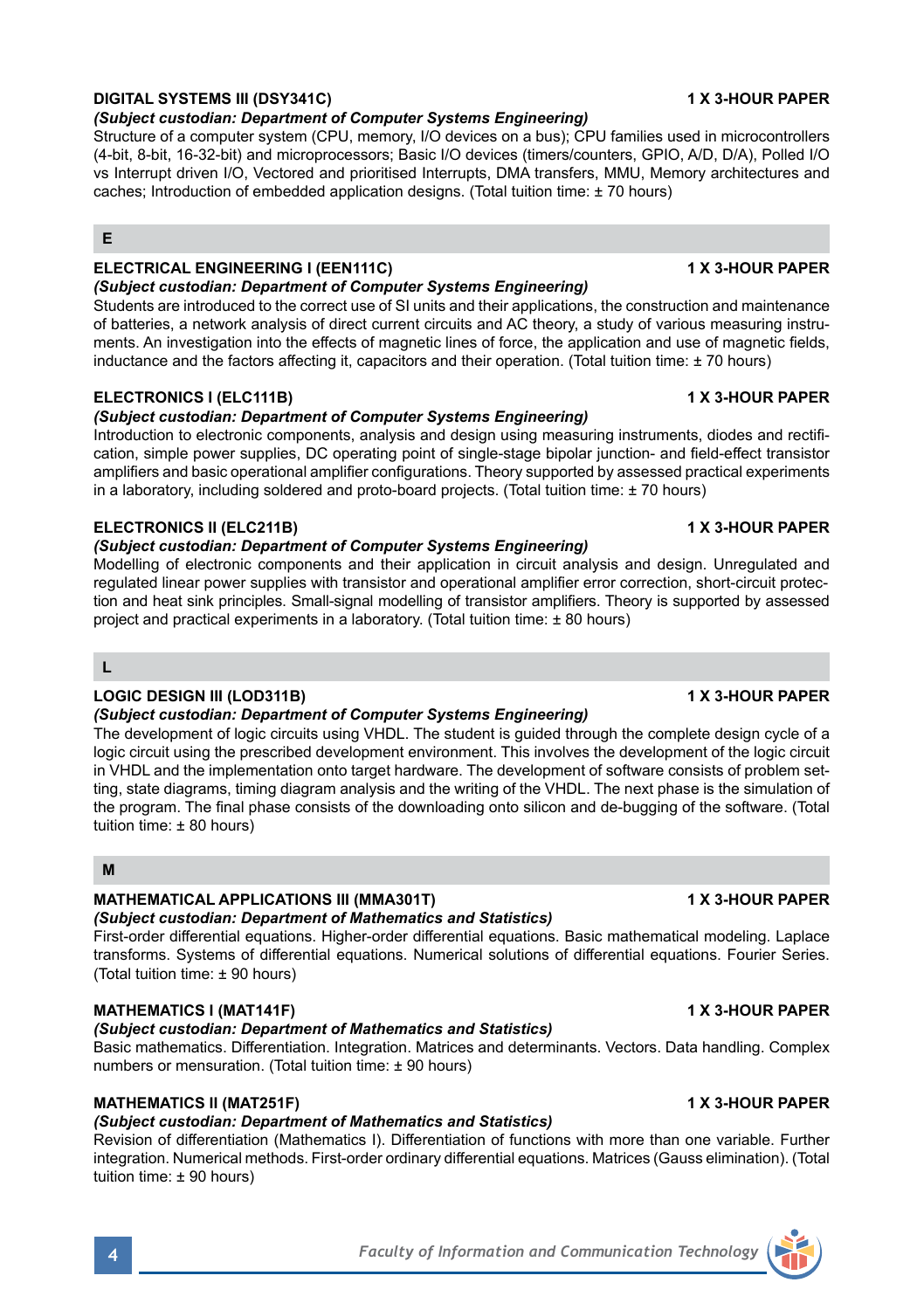# **NETWORK SYSTEMS II (NSY211T) 1 X 3-HOUR PAPER**

### *(Subject custodian: Department of information Technology)*

This subject covers various aspects and technologies involved in data communications and networking. Students are introduced to topics, such as network topologies, transmission fundamentals, contention protocols, data compression techniques, data security and integrity, flow-control protocols and the various IEEE standards. The subject is aimed at giving students a solid understanding of local area networks (LANs), although aspects of wide area networks (WANs) are also covered briefly. (Total tuition time: ± 80 hours)

# **NETWORK SYSTEMS III (NSY311T) 1 X 3-HOUR PAPER**

## *(Subject custodian: Department of Information Technology)*

This subject covers the TCP/IP protocol suite in detail, including protocols such as IPv4, IPv6, TCP, UDP, ICMP, DNS, FTP. Other networking concepts like packet addressing, forwarding, and routing are also covered. The student will be equipped with skills to plan IP addresses using VLSM and to configure networks. The practical component concentrates on basic design of data networks, IP address planning, creating VLANs, configuration of routers using dynamic protocols like RIP, OSPF, etc. (Total tuition time: ± 80 hours)

# **O**

# **OPERATING SYSTEMS III (OSY301T)** 1 X 3-HOUR PAPER

# *(Subject custodian: Department of Computer Systems Engineering)*

The development of the operating system as a control programme and resource manager. Principles to take into consideration when designing a modern operating system, such as memory management, process management, scheduling and input/output. The LINUX operating system. CPU scheduling, parallelism, secondary memory management, LINUX applications. (Total tuition time: ± 80 hours)

# **OPERATIONAL RESEARCH III (ORS311T) 1 X 3-HOUR PAPER**

## *(Subject custodian: Department of Computer Systems Engineering)*

Aim/Purpose: To introduce students to the scientific approach to solving management science problems. Objectives: To be introduced to linear programming processes, Network modules, queuing and decision analysis, project scheduling, decision theory, forecasting, queuing models, simulation, inventory control. Key topics: Linear Programming, distribution and assignment problems, Network modules, project scheduling. (Total tuition time: ± 72 hours)

## **P**

# **PROGRAMMING I (PGG111T) 1 X 4-HOUR COMPUTER-BASED**

## *(Subject custodian: Department of Computer Science)*

This subject accommodates students from a broad spectrum of disciplines and interests. It includes a theoretical as well as a practical component. Aim: This subject provides overview coverage of introductory C++ programming. Objectives: This is a career-focused information and communication technology qualification that will enable a graduate to design and create ICT software solutions using basic object-orientated concepts and technologies. Key topics: Basic C++ programs, classes, problem solving, OOP, methods, data manipulation, arithmetic operators, decision structures, loop structures, functions. (Total tuition time: ± 72 hours)

# *(Subject custodian: Department of Computer Science)*

Aim/Purpose: To cover advanced OOP (Object Oriented Programming) principles, including inheritance and abstract programming, as well as other advanced concepts in C++. Objectives: To enable students to be able to create and manipulate one- and two-dimensional arrays, manipulate a collection of characters as strings; Read and write data from text files; Apply advanced class features. Key topics: One- and Two-Dimensional Arrays; Strings and Character Manipulation; Text Files, Additional Class Features; Inheritance; Polymorphism; Dynamic Memory Allocation. (Total tuition time: ± 72 hours)

## **PROGRAMMING II (PGG211T) 1 X 4-HOUR COMPUTER-BASED**